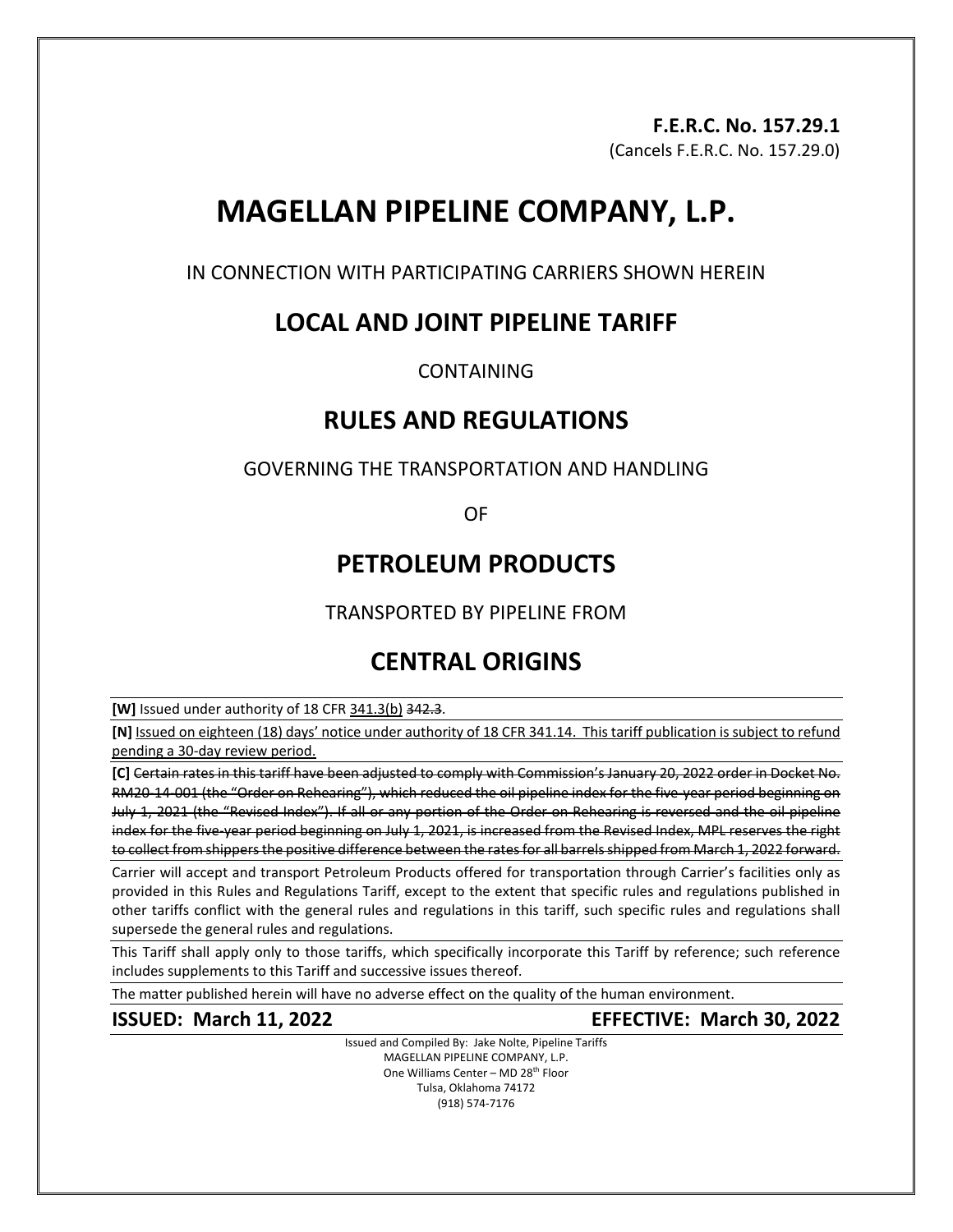### **Table of Contents**

| <b>SUBJECT</b>                                       | <b>ITEM NO.</b> | PAGE NO.       |
|------------------------------------------------------|-----------------|----------------|
| Abbreviations and Reference Marks, Explanation of    | ---             | 18             |
| Acceptance Free from Liens and Charges               | 60              | $7-8$          |
| Canceling Items, Method of                           | $\mathbf{1}$    | 3              |
| Claims: Time for Filing                              | 190             | 17             |
| Commodity                                            | 35              | 6              |
| <b>Communication Facilities</b>                      | 175             | 16             |
| Consignment, Minimum                                 | 100             | 11             |
| <b>Corrosion Inhibitors</b>                          | 65              | 8              |
| Definitions                                          | 15              | $\overline{4}$ |
| Delivery from Carrier's Terminal Facilities, Minimum | 140             | 13             |
| Delivery to Destination                              | 135             | 13             |
| Demurrage Charges                                    | 145             | 13             |
| Duty of Carrier                                      | 180             | 16             |
| Facilities Required at Origin and Destination        | 70              | 8              |
| <b>Filtration and Special Testing Service</b>        | 150             | 13-14          |
| High RVP Unleaded Regular Gasoline                   | 160             | 14             |
| Items, Notes, Rules, Etc., Reference to              | 10              | 4              |
| Liability of Carrier                                 | 185             | $16 - 17$      |
| <b>Participating Carriers</b>                        | $---$           | 3              |
| Payment of Transportation and Other Charges          | 75              | $8-9$          |
| <b>Petroleum Products Defined</b>                    | 20              | 5              |
| Pipeage Contracts Required                           | 90              | 11             |
| <b>Products Acceptance Specifications</b>            | 25              | 5              |
| Proration of Pipeline Capacity                       | 50              | $\overline{7}$ |
| Rates From or To Intermediate Points, Application of | 120             | 12             |
| Reconsignment                                        | 115             | 12             |
| Reissued Matter in Supplements, Method of Denoting   | 5               | 3              |
| Shipment, Identity of                                | 125             | 12             |
| Shipment, Minimum                                    | 95              | 11             |
| Shipments, Scheduling of                             | 45              | $\overline{7}$ |
| <b>Special Handling Services</b>                     | 155             | 14             |
| Spill Compensation Acts and Regulations, Charges for | 170             | 15             |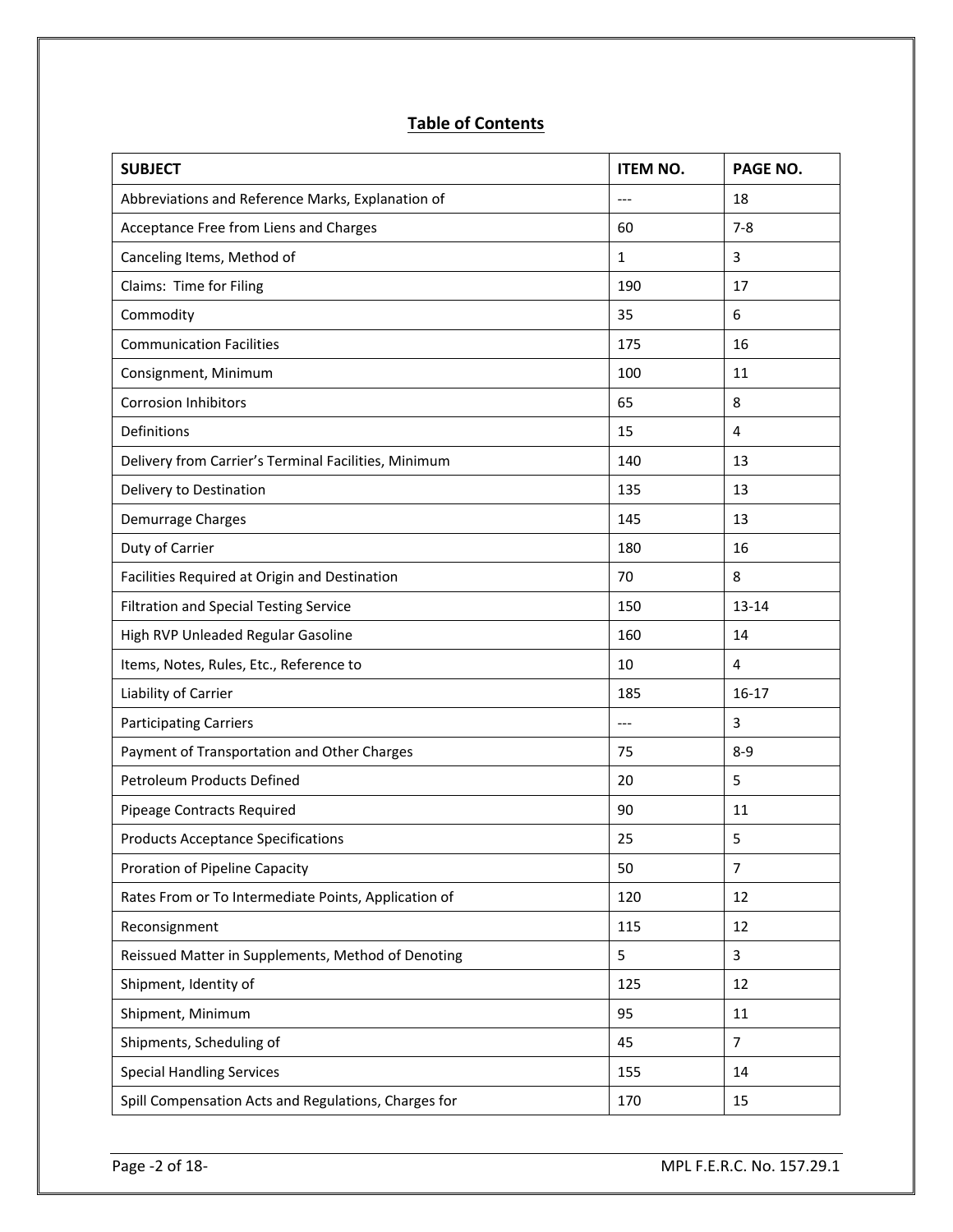| Storage In-Transit (SIT)                        | 165 | 14-15    |
|-------------------------------------------------|-----|----------|
| <b>Tax Registration</b>                         | 80  | 9        |
| Terminaling Services, MPL Company               | 130 | 12       |
| <b>Testing and Measuring</b>                    | 40  | 6        |
| Transmix                                        | 28  | 5        |
| <b>Volume Corrections and Tender Deductions</b> | 30  | 5        |
| Withdrawals from Carrier's Terminal Facilities  | 85  | $9 - 10$ |

#### **PARTICIPATING CARRIERS**

BP Midwest Product Pipelines Holdings LLC

Cenex Pipeline, LLC

Coffeyville Resources Pipeline, LLC

KPL Northern States, LLC

Phillips 66 Carrier LLC

Valero Partners Wynnewood, LLC

#### **TARIFF REISSUE AND SUPPLEMENTATION**

#### **ITEM 1 – METHOD OF CANCELLING ITEMS**

As this tariff is supplemented, numbered items with letter suffixes cancel corresponding numbered items in the original tariff or in a supplement. Letter suffixes will be used in alphabetical sequence starting with A.

EXAMPLE - Item 60-A cancels Item 60; and Item 90-B cancels 90-A in a prior supplement, which, in turn, cancelled Item 90.

#### **ITEM 5 – METHOD OF DENOTING REISSUED MATTER IN SUPPLEMENTS**

Matter brought forward without change from one supplement to another will be designated as "Reissued" by a reference mark in the form of a square enclosing a number, the number being that of the supplement in which the reissued matter first appeared in its currently effective form. To determine the supplement's original effective date, refer to the explanation of reference marks in the supplement. For further details, consult the supplement in which the reissued matter first became effective.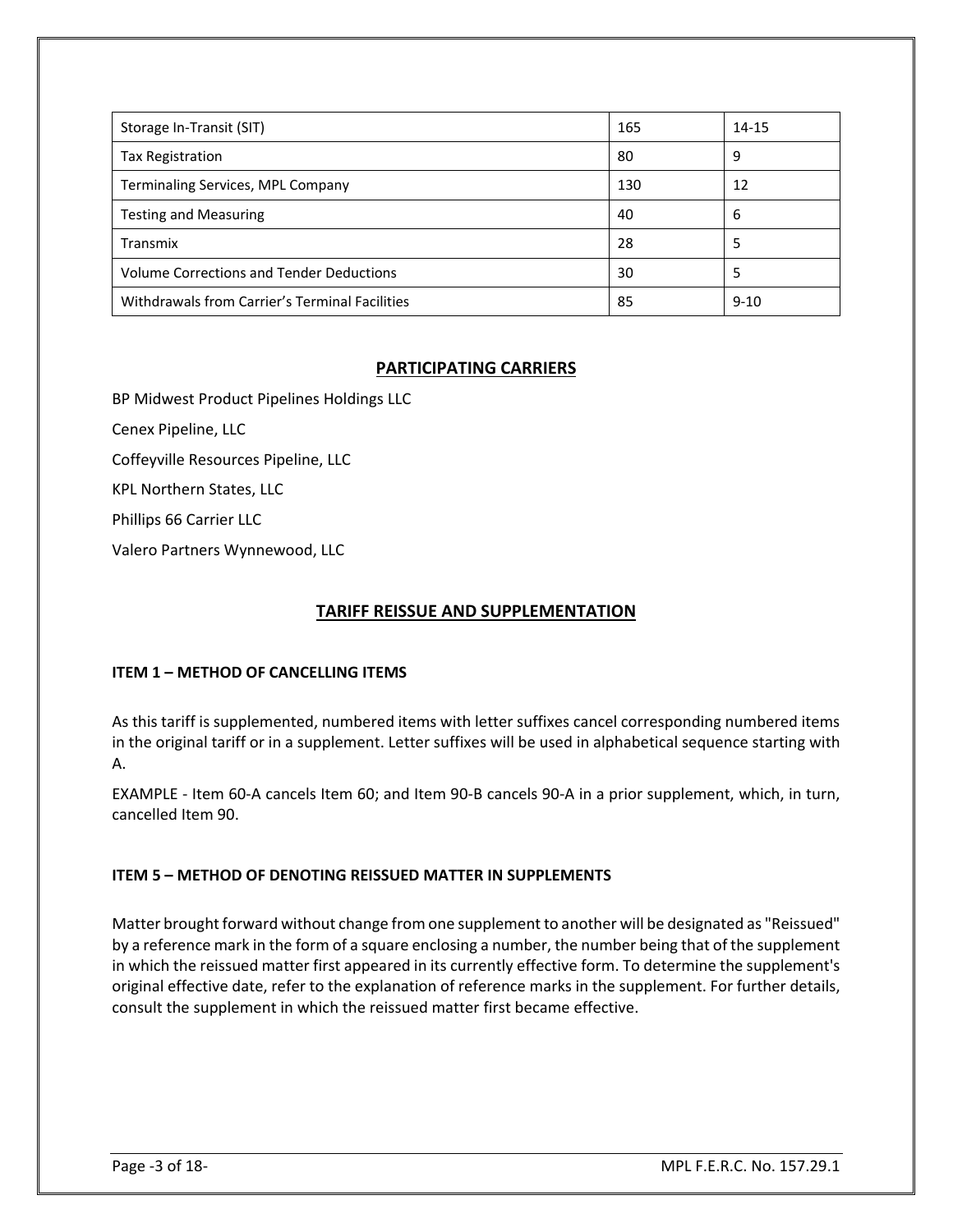#### **ITEM 10 – REFERENCE TO ITEMS, NOTES, RULES, ETC.**

When reference is made in this tariff, and supplements hereof, to items, notes, rules, etc., such references are continuous and include supplements to and successive reissues of such items, notes, rules, etc.

#### **DEFINITIONS**

#### **ITEM 15 – DEFINITIONS**

**"ATLAS"** means Automated Transportation Logistics Activity System. ATLAS is a computerized information system to which all Shippers have access upon request. ATLAS enables Shippers to nominate and release product and to monitor and coordinate the movement of Petroleum Products while on Carrier's system.

**"Barrel"** means forty-two (42) United States gallons at sixty (60) degrees Fahrenheit.

**"Carrier"** means and refers to Magellan Pipeline Company, L.P. (MPL) and other carriers participating herein.

**"Consignee"** means and refers to the party having ownership of Petroleum Product transferred to them.

**"Consignor"** means the party, which tendered Petroleum Products to Carrier.

**"Destination"** means the facility at which Carrier delivers Petroleum Products out of Carrier's pipeline.

**"Inventory Owner"** means and refers to the party, either Shipper or Consignee, holding title to Petroleum Product(s) in Carrier's facilities.

**"Minimum Allocation"** means the minimum level of Open Stock Petroleum Product inventory required in order for an Inventory Owner to maintain active withdrawal privileges at Carrier's terminal facilities.

**"Open Stock Petroleum Product"** means the commodity grades of Petroleum Products, as defined by Item 20 that the Carrier transports under Open Stock Status.

**"Open Stock Status"** means that a Shipper may withdraw at a Carrier Destination the same quantity of the Petroleum Product which Carrier is receiving at a Carrier Origin from Shipper on the same day if both Shipper's and Carrier's inventories are sufficient as stated in Item 85.

**"Origin"** means the facility of Carrier at which Carrier receives Petroleum Products into Carrier's pipeline.

**"Origin Release"** means the written commitment of a Consignor to schedule a batch of Petroleum Products into Carrier's facilities.

**"Petroleum Products"** means the commodities more specifically defined in Item 20 and meeting the specifications referenced in Item 25.

**"Shipment Request"** represents a commitment by an established Shipper to receive Petroleum Product from an Origin point into the Carrier's system.

**"Shipper"** means the party who contracts with the Carrier for transportation and/or terminaling of Petroleum Products pursuant to the terms of this tariff.

**"Tender"** means an offer by a Shipper to a Carrier of a stated quantity of Petroleum Products from a specified Origin or Origins to a specified Destination or Destinations pursuant to the terms of this tariff.

**"Transit Time"** means the time a shipment would take to move from Origin to Destination.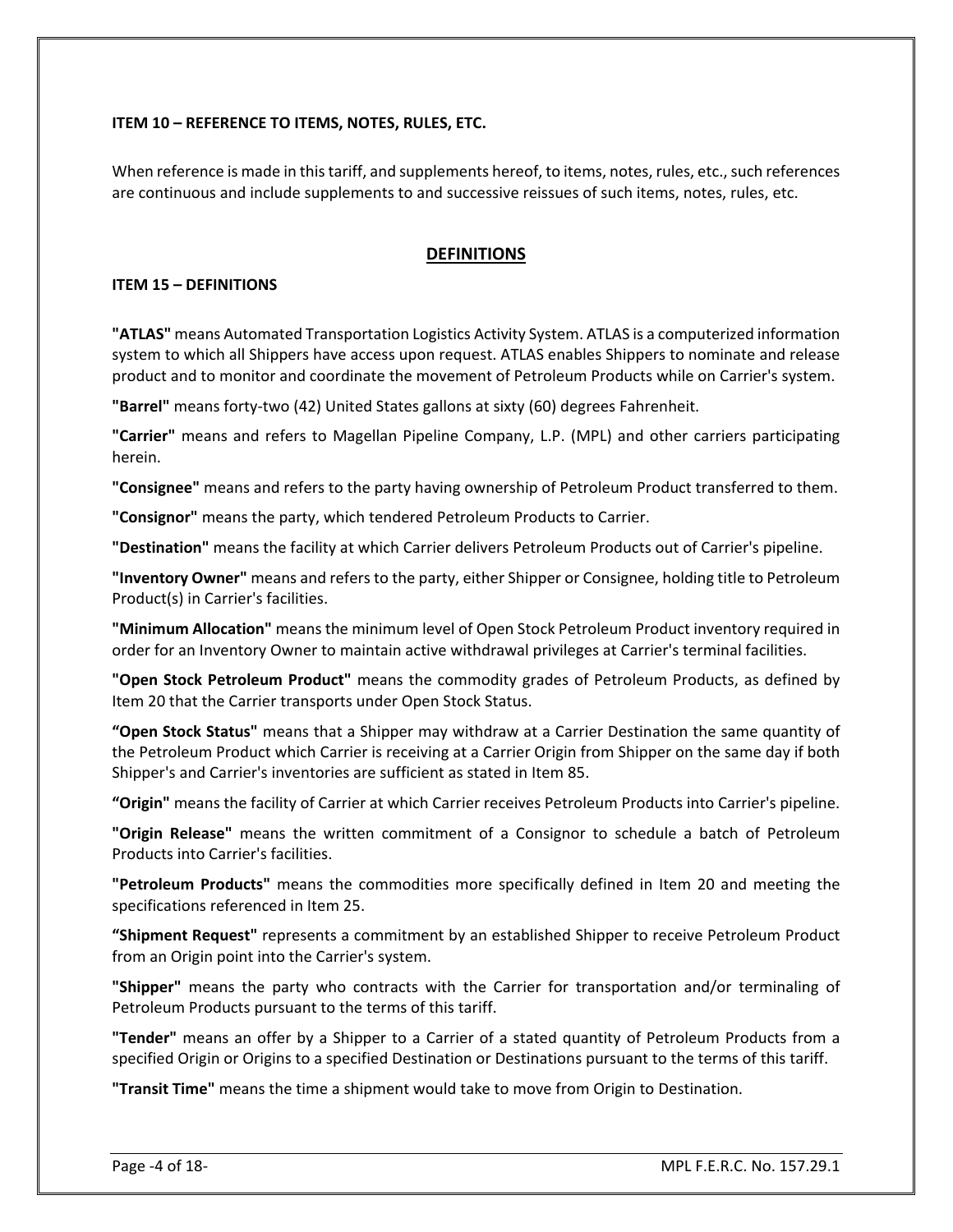### **COMMODITY DESCRIPTION AND MEASUREMENT**

#### **ITEM 20 – PETROLEUM PRODUCTS DEFINED**

Where the term Petroleum Products is used, the same refers to:

Unleaded Gasolines Jet Fuels – Commercial Diesel Fuel Distillates Gasoline Feedstock Distillate Feedstock Natural Gasoline

#### **ITEM 25 – PRODUCTS ACCEPTANCE SPECIFICATIONS**

Petroleum Products shall be accepted for transportation only when such Petroleum Products meet all required specifications as uniformly established by Carrier. All of the required specifications for Petroleum Products shall be issued from time to time in the manner and to the extent appropriate to facilitate the efficient and economical use and operation of the Carrier's facilities and to reasonably accommodate Shipper's needs for transportation.

#### **ITEM 28 – TRANSMIX HANDLING**

Transmix accumulated in Carrier's system for movements to Great Bend, KS, Scott City, KS and Denver, CO will be allocated to all Shippers based on the proportion to each Shipper's barrels delivered at Great Bend, KS, Scott City, KS and Denver, CO in a calendar month. Carrier shall dispose of the Transmix for Shippers and provide each Shipper's net proceeds from the disposition of the Transmix.

#### **ITEM 30 – VOLUME CORRECTIONS AND TENDER DEDUCTIONS**

**SECTION A.** In measuring the quantity of Petroleum Products received and delivered, correction shall be made from volume at actual or observed temperature to volume at sixty (60) degrees Fahrenheit.

**SECTION B.** A tender deduction of one-twentieth (1/20) of one percent (1%) by volume will be made on the quantity of Petroleum Products accepted for transportation from all Origins except for those volumes transported from the Wichita, Kansas origin. A tender deduction of three-tenths (3/10) of one percent (1%) will be made for those volumes transported from the Wichita, Kansas origin to all destinations.

**SECTION C.** Product downgrades associated with handling multiple grades of distillate products that have varied sulfur levels will be allocated to shippers.

Exception to this Item is referenced in MPL's F.E.R.C. No. **[W]** 185.18.2 185.17.0, supplements thereto and reissues hereof.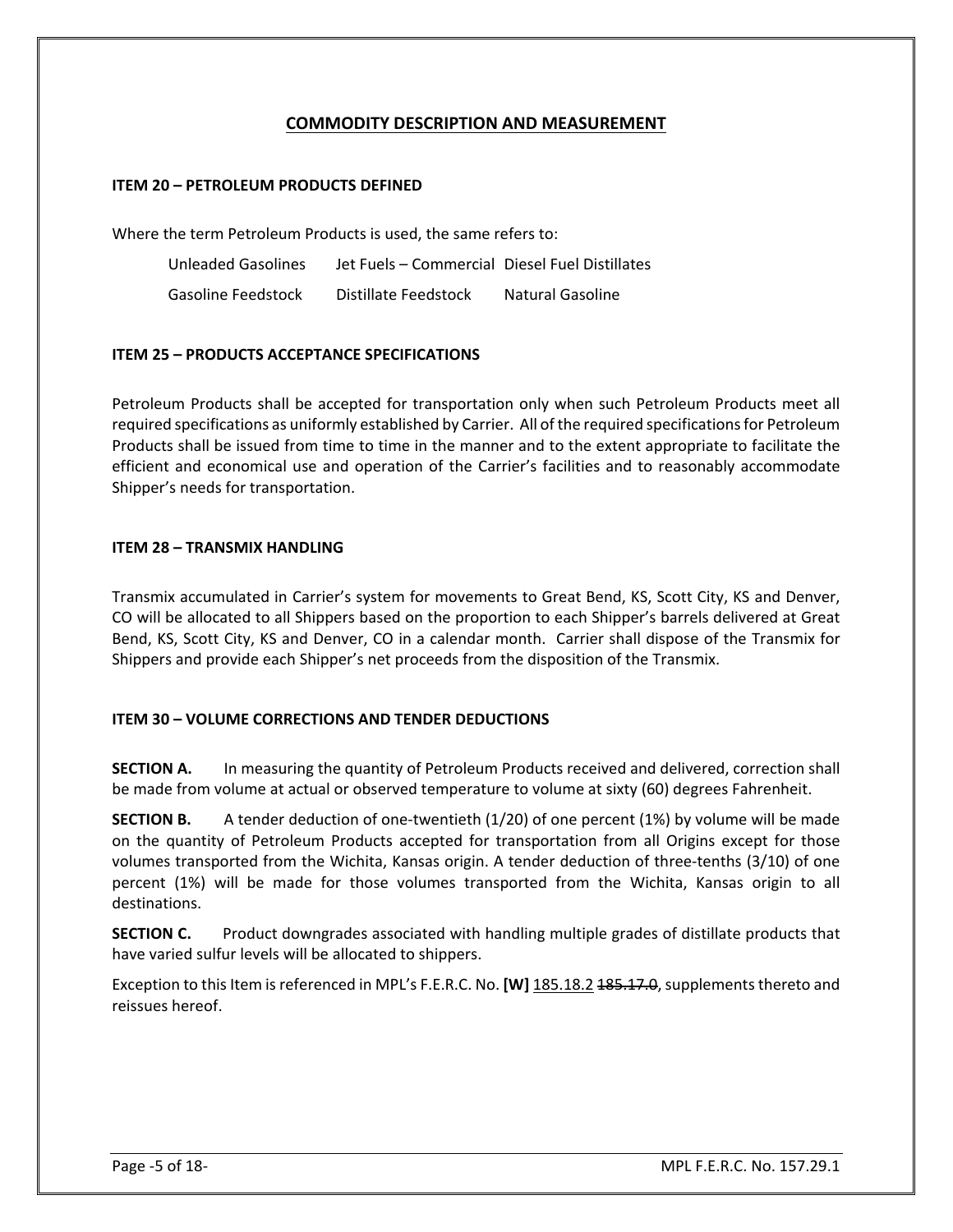#### **PRESHIPMENT REQUIREMENTS AND PROCEDURES**

#### **ITEM 35 – COMMODITY**

Carrier is engaged in the transportation of Petroleum Products specified and described in Item 20 and therefore will not accept any other commodities for transportation. No petroleum products will be received for transportation except good merchantable petroleum products of substantially the same kind and quality as that being currently transported through the same facilities for other Shippers. Consignor and Shipper warrant to Carrier that any petroleum products tendered to Carrier conform with the specifications for such products and are merchantable. Petroleum products of substantially different grade or quality will be transported only in such quantities and upon such terms and conditions as Carrier and Shipper may agree.

#### **ITEM 40 – TESTING AND MEASURING**

Petroleum products shall be accepted for transportation only when such products meet all required specifications as uniformly established by Carrier as stated in the following documents and found at the public website [www.magellanlp.com/WhatWeDo/ProductSpecs.aspx](http://www.magellanlp.com/WhatWeDo/ProductSpecs.asp) or on request. Each Product Grade Document and its effective date or revision date are identified below.

| PRODUCT GRADE DOCUMENT TITLE                      | EFFECTIVE DATE |
|---------------------------------------------------|----------------|
| A-Grade Premium Unleaded Gasoline                 | 1/1/21         |
| AR-Grade Premium Unleaded Blendstock 1            | 1/1/21         |
| D-Grade Premium Diesel Fuel                       | 1/1/21         |
| NR-Grade Regular Unleaded Blendstock <sup>1</sup> | 1/1/21         |
| Q-Grade Commercial Jet Fuel                       | 2/19/14        |
| V-Grade Sub-Octane Unleaded Gasoline              | 1/1/21         |
| V8-Grade Sub-Octane Unleaded High RVP             | 1/1/21         |
| W-Grade Natural Gasoline                          | 12/31/08       |
| W2-Grade Certified Fthanol Denaturant             | 1/1/21         |
| X, XHO - Grade Ultra Low Sulfur Diesel Fuel       | 10/1/21        |
| Y-Grade No. 1 Diesel Fuel                         | 12/1/15        |

Notification to Shippers of changes in these documents are made via this tariff. If a prospective Shipper should desire current specifications they may access the website mentioned above. Demonstration of conformance with the product specifications shall be made through the submission of a Certificate of Analysis that accurately represents the product characteristics. Accuracy of the Certificate of Analysis is the sole responsibility of the party who establishes the Origin Release. Costs associated with handling, distribution, and disposal of products that enter the system that do not meet the product specifications shall be borne entirely by the party who establishes the Origin Release.At Carrier's discretion, nonfungible blendstocks may be shipped upon request by Shipper and upon Carrier's determination that such movement can operationally and efficiently be made to accommodate Shipper's request.

<sup>1</sup> Product grade for delivery to Glenpool (Explorer PL), OK only.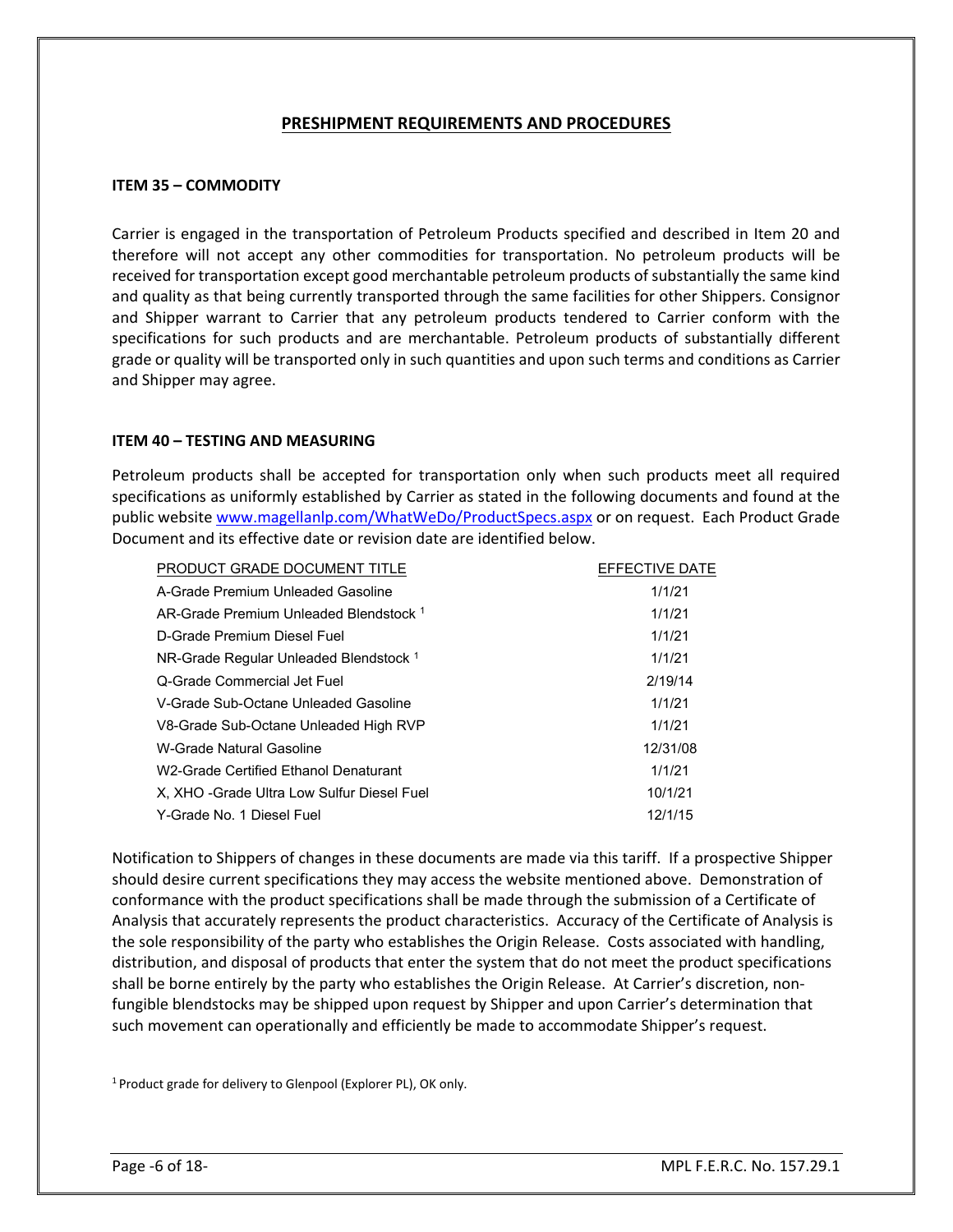#### **ITEM 45 – SCHEDULING OF SHIPMENTS**

Petroleum Products shall be accepted for transportation at such time as Petroleum Products of the same specifications are currently being transported from point of Origin to a Destination or Destinations in accordance with schedules of shipments and consignments to be issued from time to time to each Consignor by the Carrier. Such schedules may be modified from time to time in the manner and to the extent reasonably desirable to facilitate the efficient and economical use and operation of the Carrier's facilities and to reasonably accommodate Consignor's needs for transportation. Shippers can distribute shipments to MPL Destinations by designating specific locations or by selecting automatic shipment distribution. Automatic shipment distribution is the distribution of Shipper's volumes on a system-wide basis to even out the days supply based on historical weighted average loadings to all valid locations where the Shipper conducts business. Shippers may specify Destinations by Origin and Grade for automatic shipment distribution. Shippers may elect to utilize Carrier's "ATLAS" system to schedule shipments. Origin Releases and Shipment Requests should be completed fourteen (14) days before the scheduled entry date of product into Carrier's facilities. If an Origin Release or Shipment Request is not timely submitted, Carrier will handle in a manner to facilitate the efficient, economic use and operation of the Carrier's facilities and to reasonably accommodate Consignor's needs for transportation of product. MPL will provide a pump date for a completed nomination a minimum of seven (7) days prior to the release date.

#### **ITEM 50 – PRORATION OF PIPELINE CAPACITY**

When the total volume of the various commodities offered for shipment on Carrier's facilities, in accordance with the procedures for scheduling of shipments, is greater than can be transported within the period covered by such schedules, then commodities offered by each Shipper, including any new Shipper, for transportation will be transported in such quantities and at such times, to the limit of Carrier's normal operating capacity, so as to avoid unjust discrimination or undue preference among Shippers and to fulfill requirements of governmental agencies.

System-wide pipeline operating capacity, as determined by Carrier, will be allocated based on Inventory Owner's historical loadings at Carrier's facilities. An Inventory Owner's maximum inventory balance will be controlled using an allocation method elected by the Inventory Owner, which will be based on the moving average of the Inventory Owner's daily rack deliveries for each Petroleum Product covering thirty (30) days.

A new Shipper [i.e., a Shipper without a loading history over the preceding twelve (12) months] shall be allocated capacity sufficient to permit a minimum shipment as defined in Item 95. All subsequent allocations of capacity shall be based on the loading history developed by the Shipper after Transit Time has elapsed in accordance with the inventory controls provisions of Item 85.

Exception to this Item is referenced in MPL's F.E.R.C. No. **[W]** 160.39.2 160.38.0, supplements thereto and reissues thereof.

#### **ITEM 60 – ACCEPTANCE FREE FROM LIENS AND CHARGES**

The Carrier shall have the right to reject any Petroleum Products when tendered for shipment which may be involved in litigation, the title of which may be in dispute, or which may be encumbered by lien or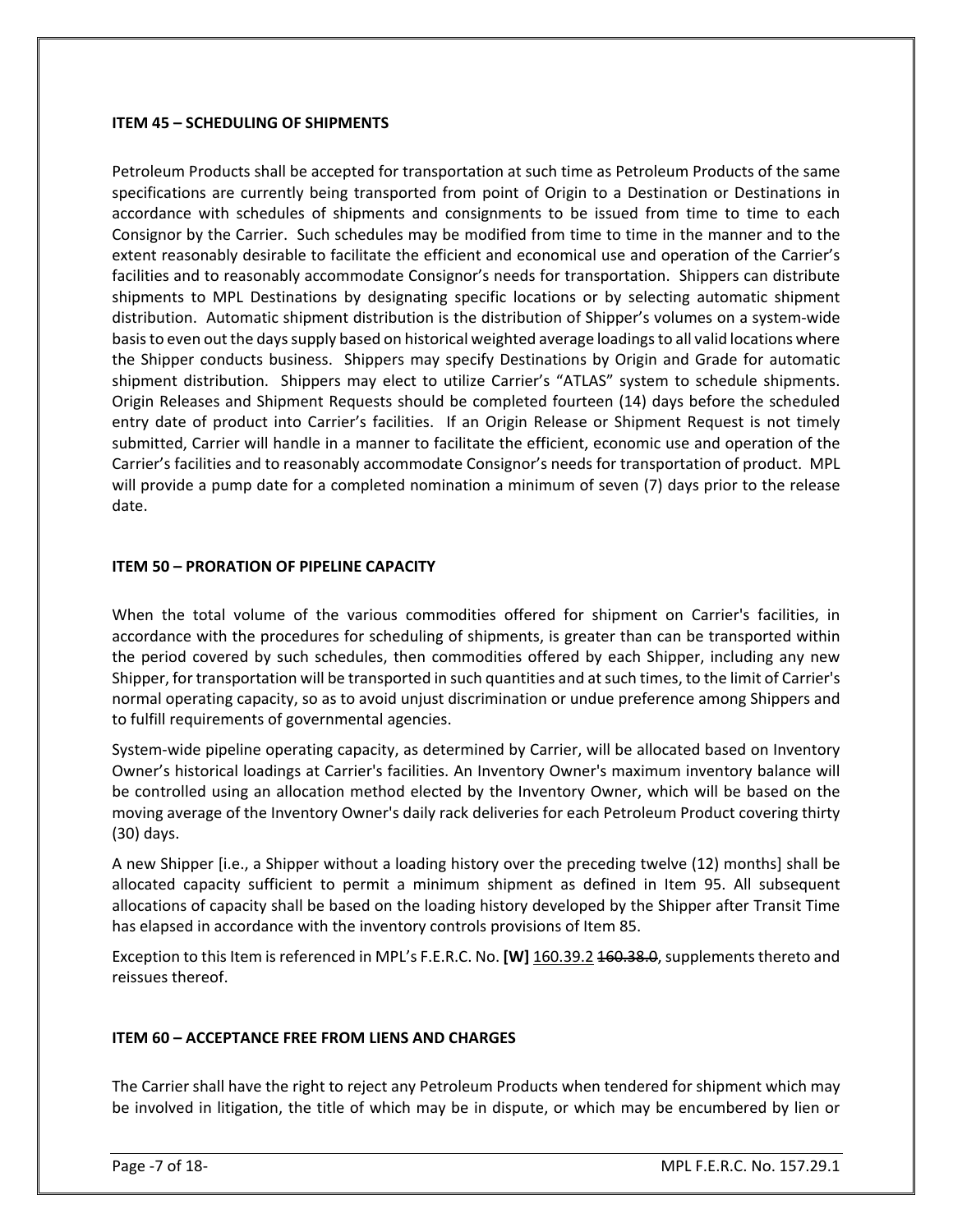charge of any kind. Further, Carrier will require Shipper's proof of perfect and unencumbered title or a satisfactory indemnity bond.

#### **ITEM 65 – CORROSION INHIBITORS**

Consignor may be required to inject oil-soluble corrosion inhibitor, approved by Carrier, in the Petroleum Products to be transported.

#### **ITEM 70 – FACILITIES REQUIRED AT ORIGIN AND DESTINATION**

**SECTION A.** The Carrier will not provide storage or other tankage facilities at points of Origin. Carrier will not provide storage or loading facilities at Destinations designated with a ‡. Petroleum Products will be accepted for transportation only when Consignor has provided equipment and facilities satisfactory to the Carrier and when Consignor or Consignee has ascertained from the Carrier or has furnished evidence satisfactory to the Carrier that there are adequate facilities at Destination, which are available for receipt of the shipment as it arrives without delay.

**SECTION B.** In the event Consignor or Consignee fails to provide adequate facilities at the Destination for receipt as provided in Section A hereof, Carrier shall have the right, on 24 hours notice, to divert or reconsign, subject to the rates, rules and regulations applicable from point of Origin to actual final Destination, or make whatever arrangements for disposition as are deemed appropriate to clear the Carrier's facilities, including the right of private sale for the best price reasonably obtainable. The Carrier may be a purchaser at such sale. Out of the proceeds of said sale, the Carrier shall pay itself all transportation and other applicable lawful charges and necessary expenses of the sale and the expense of caring for and maintaining the Petroleum Products until disposed of and the balance shall be held for whosoever may be lawfully entitled thereto.

#### **ITEM 75 – PAYMENT OF TRANSPORTATION AND OTHER CHARGES**

The transportation and all other applicable lawful charges, except demurrage charges, accruing on Petroleum Products accepted for transportation shall be paid before release of Petroleum Products from the custody of Carrier. If required by Carrier, Shipper shall either prepay all such charges or furnish guaranty of payment satisfactory to Carrier. Petroleum Products accepted for transportation shall be subject to a carrier's lien, as provided by Article 7 of 12A Okla. Stat. (as such article may be amended from time to time), for all applicable, lawful charges.

If such charges are not paid by the due date stated on the invoice, the balance due on the entire past due balance (including principal and accumulated but unpaid finance charges) shall bear interest from that due date until paid in full at the rate equal to the lesser of one hundred twenty-five percent (125%) of the prime rate of interest charged by Citibank N.A., New York, New York as of the due date or the maximum finance charge rate allowed by law.

In addition to all other liens, statutory or otherwise, to which Carrier is entitled and unless the following grant is expressly prohibited by the terms of one or more security agreements or credit agreements creating prior, perfected security interests in the hereinafter-defined Collateral, Shipper hereby grants to Carrier a first priority, continuous and continuing security interest in all of the following, whether now or hereafter existing or acquired, as collateral for the prompt and complete payment and performance of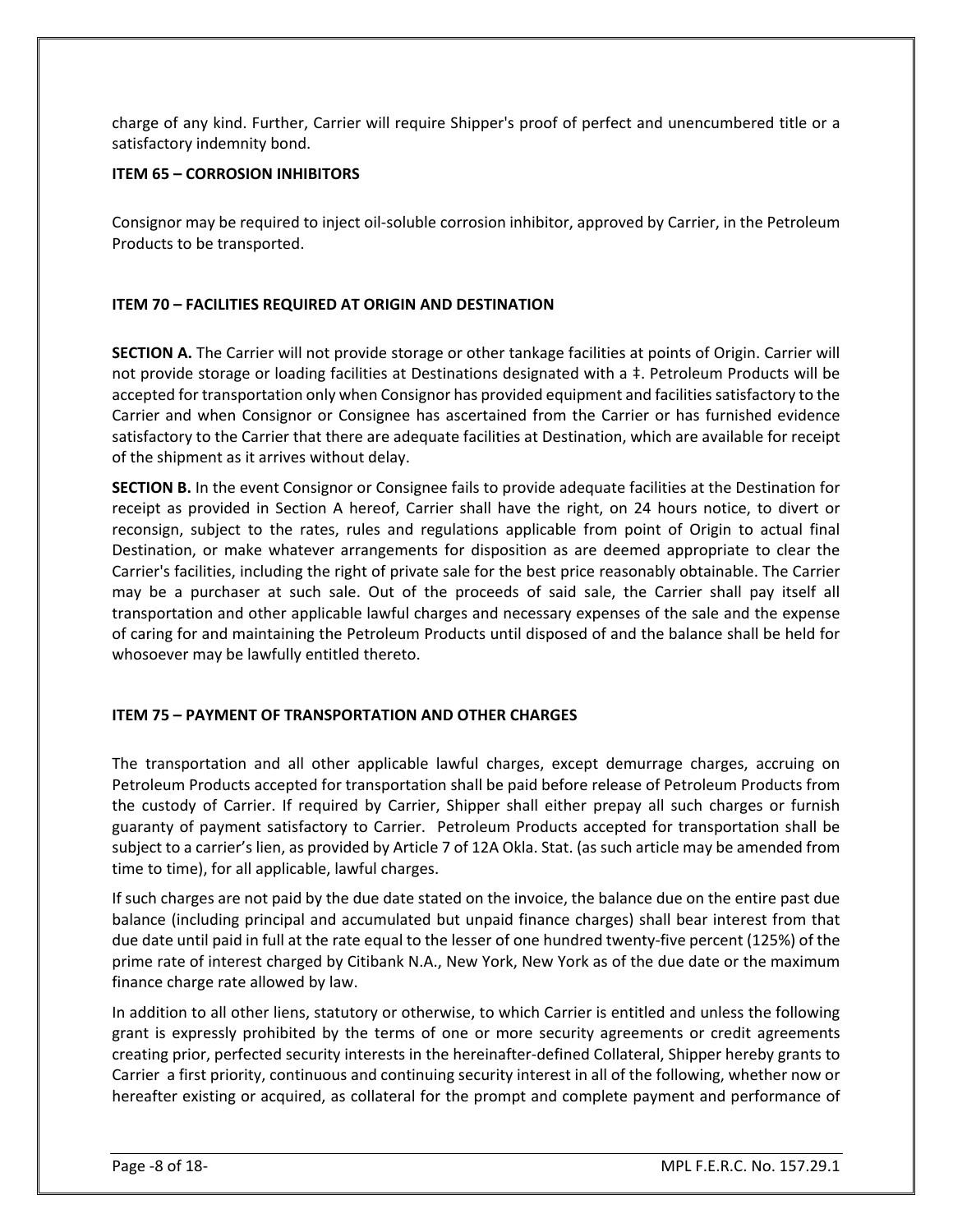Shipper's Obligations (as defined below): (a) All Petroleum Products accepted by Carrier for transportation, terminaling, storage, or otherwise; (b) all other property of Shipper now in the possession of and at any time and from time to time hereafter delivered to Carrier or its agents; (c) all of Shipper's pre-payments, deposits, balances, and credits with, and any of its claims against, Carrier, at any time existing; and (d) all products and proceeds of any of the foregoing property in any form. The property described or referred to in subsections (a) through (c) above is collectively referred to as the "Collateral." This grant secures the following (collectively the "Obligations"): (a) all antecedent, current and future transportation, storage, terminaling, special, ancillary and other lawful charges arising under or related to this tariff or the contracts entered into in connection with this tariff; (b) the repayment of any amounts that Carrier may advance or spend for the maintenance, storage or preservation of the Collateral; (c) all amounts owed under any modifications, renewals or extensions of any of the foregoing obligations; and (d) all other amounts now or in the future owed by Shipper to Carrier, whether or not of the same kind or class as the other obligations owed by Shipper to Carrier. Shipper authorizes Carrier to file such financing statements or other documents necessary to perfect and maintain the security interest herein granted.

Upon a default by the Shipper under this tariff or the contracts entered into in connection with this tariff, Carrier may, without further notice, setoff (including by set off, offset, recoupment, combination of accounts, deduction, retention, counterclaim, or withholding across or within each or all of such tariff and contracts, collectively "Setoff") (a) any amounts owed by Carrier to the Shipper under any other agreements, instruments or undertakings between the Shipper and Carrier against (b) any amounts owed by the Shipper to Carrier under any other agreements, instruments or undertakings between the Shipper and Carrier. Carrier shall give the Shipper notice of any Setoff pursuant to this paragraph, as soon as practicable thereafter, provided that failure to give such notice shall not affect the validity of the Setoff.

This item shall be construed in accordance with and governed by the laws of the State of Oklahoma (including without limitation the Uniform Commercial Code, 12A Okla. Stat. § 1-101 et seq., as it may be amended from time to time), without regard to any choice of law rules which may direct the application of the laws of any other jurisdiction.

#### **ITEM 80 – TAX REGISTRATION**

Consignors and Consignees shall be required to provide proof of registration with or tax exemption from the appropriate Federal and/or State tax authorities related to the collection and payment of fuels excise tax or other similar taxes, levies, or assessments. Failure of the Consignor and Consignee to do so shall not relieve the Consignor or Consignee from the obligation to pay any such tax, levy, or assessment. Any tax, levy, assessment, or other charge imposed by such authority against Carrier as the result of such failure shall be collected by Carrier under the provisions of Item 75.

#### **ITEM 85 – WITHDRAWALS FROM CARRIER'S TERMINAL FACILITIES**

If a Consignor ships and consigns to Destinations where the Carrier provides terminal facilities in accordance with the schedules of shipments furnished by the Carrier, Carrier may permit the Consignee to withdraw such consignments from Carrier's terminal beginning at any time after the acceptance of the shipment for transportation. In order for the Inventory Owner to immediately withdraw its inventory of Open Stock Petroleum Products, the Inventory Owner must maintain a minimum inventory balance, herein referred to as a Minimum Allocation. An Inventory Owner's Minimum Allocation is calculated by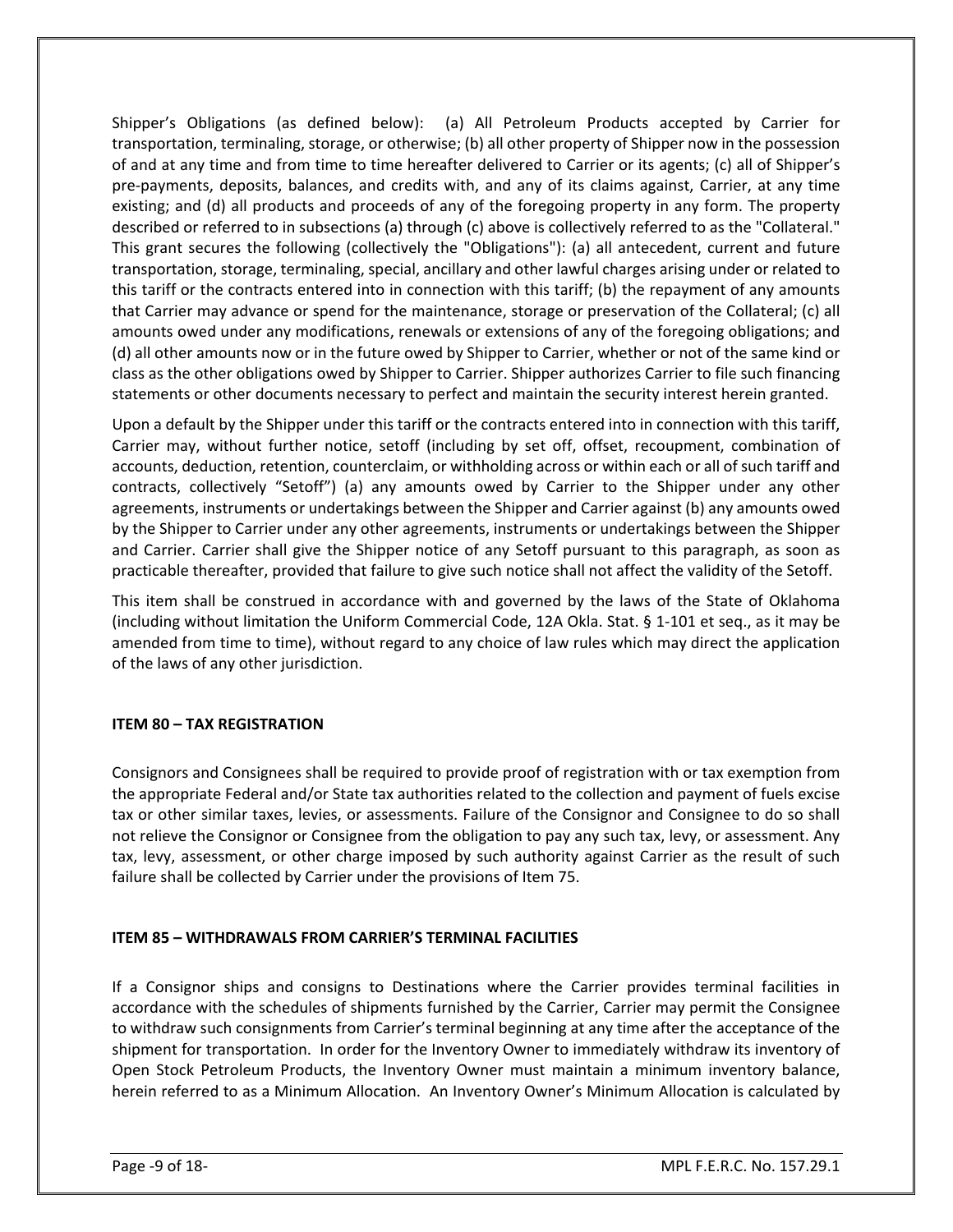applying the Inventory Owner's percentage of overall demand from all Carriers' terminals for a specific Open Stock Petroleum Product against Carrier's system inventory required to maintain Open Stock Status for such Open Stock Petroleum Product. In no event will the calculation of an individual Inventory Owner's Minimum Allocation be less than the minimum inventory levels for each Open Stock Petroleum Product established by the Carrier for all Inventory Owners which are actively utilizing the Carrier's terminal facilities. Consignments in Carrier's system which fulfill an Inventory Owner's Minimum Allocation will be charged an initial transportation rate of **[U] 163.47** cents per barrel. An Inventory Owner's Minimum Allocation requirement will be updated on the first (1st) day of every month based on the immediately preceding thirty (30) day period during which Open Stock Petroleum Product withdrawal privileges were in effect. Inventory Owners have until midnight of the seventh (7th) calendar day of every month to satisfy their Minimum Allocation obligation.

New Inventory Owners will be required to submit a loading forecast, which will be used to calculate an initial Minimum Allocation for each Open Stock Petroleum Product. A new Inventory Owner's withdrawals will be monitored during the first (1st) month and the associated Minimum Allocation may be adjusted by the Carrier, if necessary.

An Inventory Owner with an inventory balance less than its Minimum Allocation will be deemed inactive for a period of six (6) consecutive, full calendar months thereafter (the "Inactive Period") and will not without Carrier's express approval, be allowed to withdraw Open Stock Petroleum Product from Carrier's terminal facilities during the Inactive Period or afterward until the first (1st) day of the month following the month during which the Inventory Owner has provided sufficient inventory to meet its Minimum Allocation which was in effect immediately prior to the suspension of its withdrawal privileges. If an Inventory Owner thereafter fails or refuses to ship in accordance with the schedule of shipments furnished by the Carrier or fails to maintain its Minimum Allocation, Carrier may suspend, until further notice, Open Stock Status for such Inventory Owner.

Subject to Items 75 and 185, Minimum Allocation may be withdrawn from the system coincidental with the monthly adjustment to all Inventory Owners' Minimum Allocations after the seventh (7th) calendar day of the month following the month in which Carrier receives written notification of Inventory Owner's intent to discontinue shipments under this Item.

Withdrawals of Non-Open Stock Petroleum Products from Carrier's terminal facilities will be permitted after the shipment has sustained its associated Transit Time from the shipment's Origin to Destination. In addition, Carrier may require Inventory Owner to maintain minimum inventory on Non-Open Stock products.

Inventory Owners shall be permitted to withdraw Petroleum Products at Carrier's terminals only if positive inventory is maintained at that location, regardless of the Inventory Owner's system-wide status. If an Inventory Owner's balance at a location reaches zero, rack deliveries can be suspended until the Inventory Owner replenishes its product inventory at the location.

In case of events or circumstances which prevent or threaten to prevent normal transportation and delivery of consignments to a Destination or Destinations, Open Stock Status may be suspended or controlled as to all Inventory Owners at such Destination or Destinations until further notice. When Open Stock Status has been suspended as to any Inventory Owner at a Destination or Destinations, further withdrawals may not be made from a consignment until its physical delivery into terminal facilities at such Destination.

Exception to this Item is referenced in MPL's F.E.R.C. No. **[W]** 185.18.2 185.17.0, supplements thereto and reissues hereof.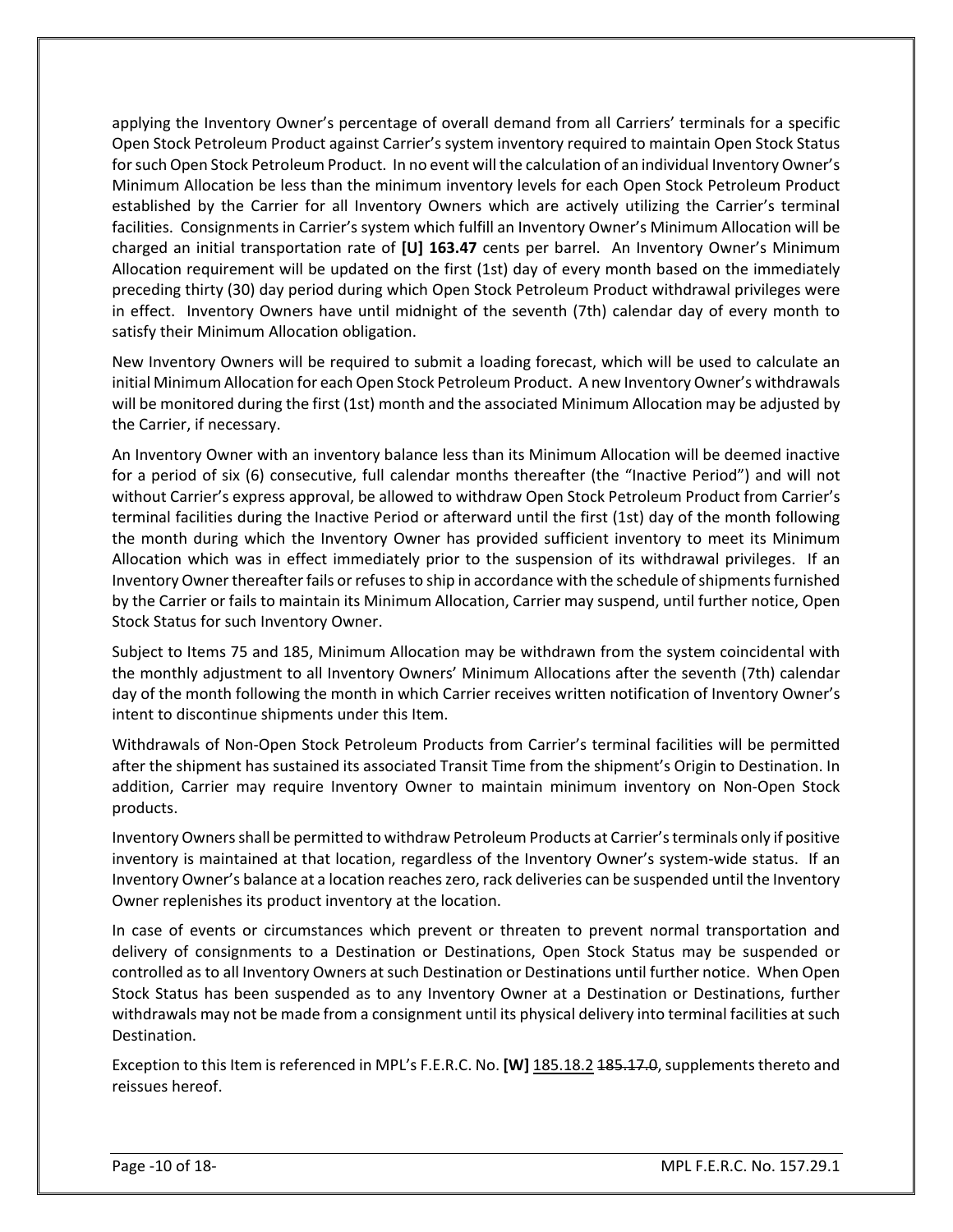#### **ITEM 90 – PIPEAGE CONTRACTS REQUIRED**

Separate pipeage contracts in accordance with this tariff and these regulations covering further details may be required of a Shipper before any duty to transport shall arise.

#### **TRANSPORTATION SERVICES AND RELATED REQUIREMENTS**

#### **ITEM 95 – MINIMUM SHIPMENT**

**SECTION A.** A shipment of 25,000 Barrels or more of Petroleum Products, of the same required specifications only, shall be accepted for transportation at one point of Origin from one Consignor.

**SECTION B**. A shipment of not less than 5,000 Barrels of Petroleum Products, of the same specifications only, shall be accepted for transportation at one point of Origin from one Consignor subject to delay until Carrier has accumulated at receiving point the minimum shipment described in Section A of the same specifications from the same or other Consignors.

#### **ITEM 100 – MINIMUM CONSIGNMENT**

**SECTION A.** A consignment of Petroleum Products of the same specifications may be made as provided in Section B herein to one Consignee at any Destination on the MPL system or any point directly intermediate thereto, or to any Destination on other pipelines named in tariffs issued by or concurred in by MPL which are lawfully on file with the F.E.R.C. or State Commissions, subject to the rates, rules and regulations applicable from point of Origin to final Destination.

**SECTION B.** A consignment of Petroleum Products of the same specifications may be made as follows:

- 1. Except as otherwise provided, a minimum of 12,500 Barrels of the same product must be consigned to a Destination.
- 2. Any quantity of barrelage may be consigned to a Destination provided that the Carrier can consolidate such consignment with other barrelage so that the total barrelage is 12,500 or more Barrels of the same specifications consigned to the same Destination by the same or other Consignors.
- 3. Any quantity of barrelage may be consigned to a Destination provided that the Carrier can consolidate such consignment with other barrelage so that the total barrelage is 5,000 or more Barrels of the same specifications consigned to the same Destination by the same or other Consignors and further provided that the Carrier can consolidate the 5,000 Barrels with 12,500 or more Barrels of the same specifications consigned by the same or other Consignors to a Destination on the same line situated beyond the Destination to which the 5,000 Barrels are destined.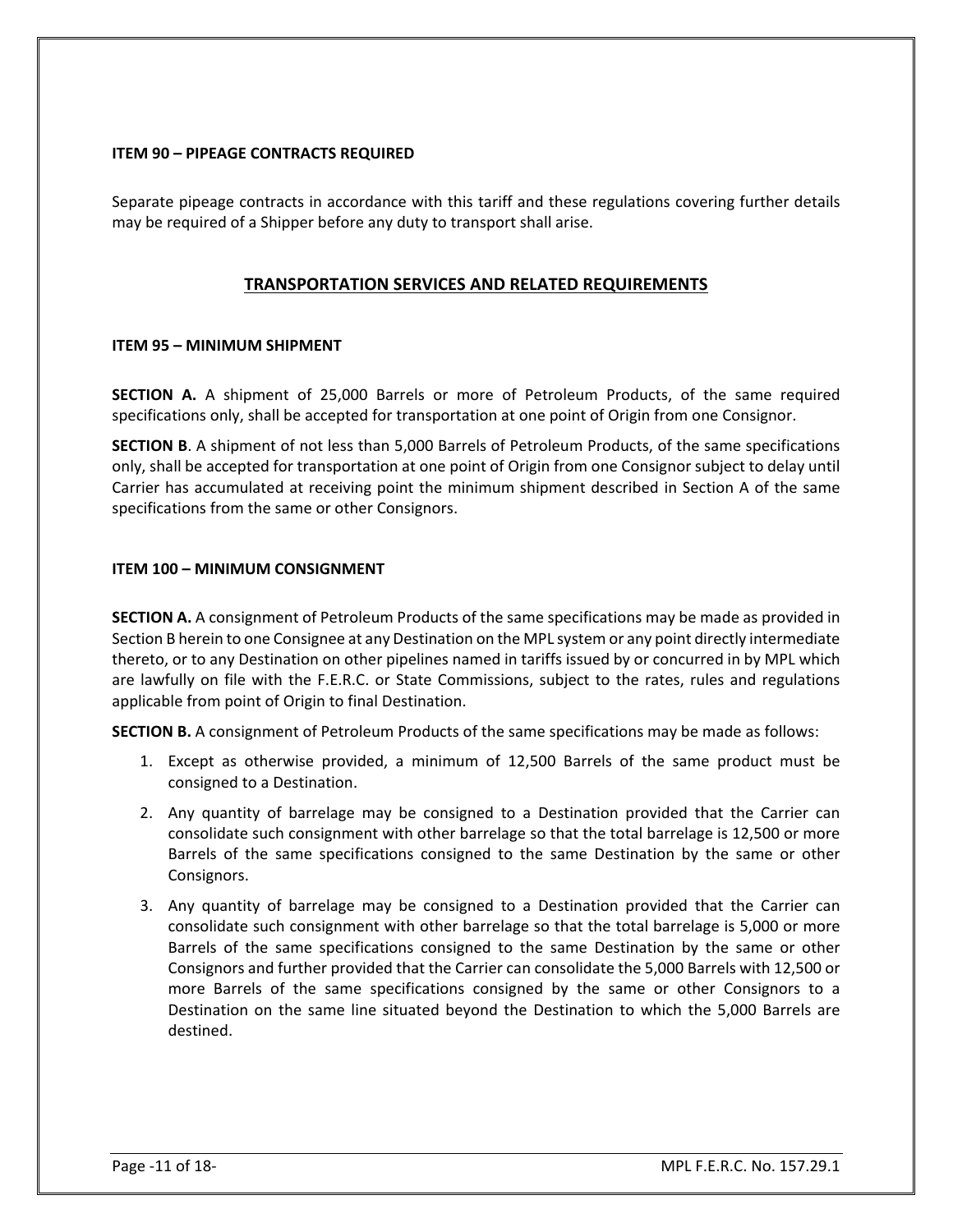#### **ITEM 115 – RECONSIGNMENT**

If no out-of-line or backhaul movement is required and if the current scheduled operations will permit, Consignor may reconsign, without charge, any shipment that is in Carrier's possession to Destinations, or any point directly intermediate thereto, or to Destinations on other pipelines named in tariffs issued by or concurred in by Carriers party to this tariff, lawfully on file with the F.E.R.C. and/or State Commissions, subject to the rates, rules and regulations applicable from point of Origin to actual final Destination. Reconsignments are not permitted from terminals not owned by Carrier.

If a Shipper elects to use automatic reconsignments to cover negative inventory positions, the locations from which the product will be reconsigned must be specified. A negative inventory position will be allowed to remain for three (3) working days. After three (3) days, volumes in the account of a Shipper having a negative inventory position will be reconsigned automatically from other locations on MPL to eliminate the negative inventory position.

Transit Time is applied on reconsignments of Open Stock Grades for Transit Time Shippers. Intransit inventory for the Open Stock Grades is automatically released for loading when the Transit Time from the Origin to the Destination has been met.

Backhaul reconsignments are allowed only for Open Stock Grades by Open Stock Status Shippers and/or for Specialty Grades by Open Stock Status Shippers to correct inventory imbalances or errors made by Shippers in entering consignments. A reconsignment is considered a backhaul when the Transit Time from the Origin of the inventory to the new location is less than the Transit Time from the Origin to the original location.

Reconsignment shall not prevent or change the running of time used in computing the demurrage charge, except that no demurrage charge shall accrue thereon from midnight of the day such consignment is removed from the tankage for transportation to the Destination to which reconsigned.

Exception to this Item is referenced in MPL's F.E.R.C. No. **[W]** 185.18.2 185.17.0, supplements thereto and reissues thereof.

#### **ITEM 120 – APPLICATION OF RATES FROM OR TO INTERMEDIATE POINTS**

Shipments of Petroleum Products accepted for transportation from any Origin or to any Destination not named in any tariff making reference hereto, which Origin or Destination is directly intermediate to any Origin or Destination from or to which a rate applying though such unnamed point is published, the Carrier will apply, from or to such unnamed intermediate point, the rate published from or to the next more distant point specified in the tariff.

#### **ITEM 125 – IDENTITY OF SHIPMENT**

Because it is impracticable to maintain the identity of each shipment or consignment of Petroleum Products, substitution of barrelage, but not substitution of one kind of petroleum product for another by Carrier, shall be permitted.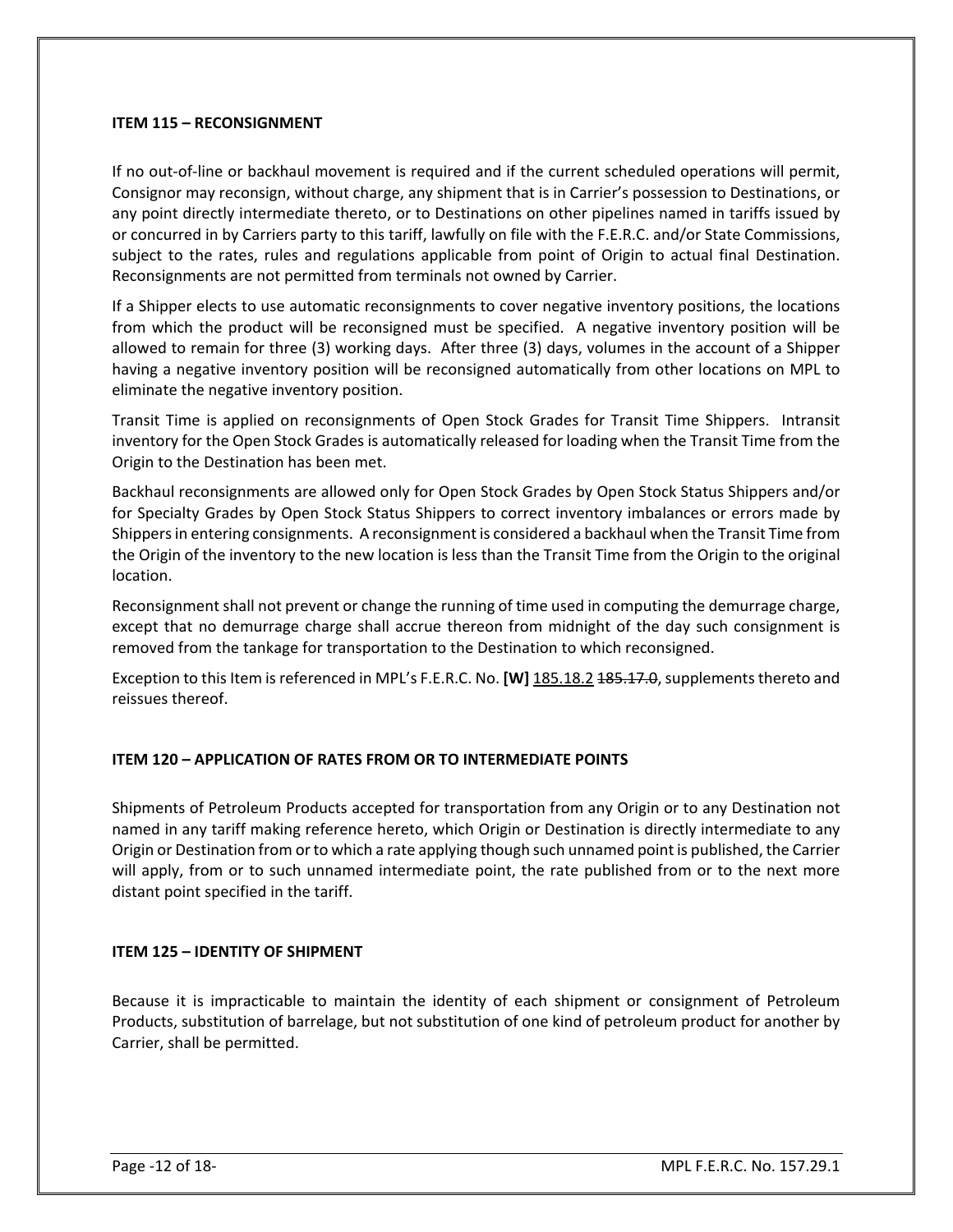### **TERMINALING SERVICES AND RELATED REQUIREMENTS**

#### **ITEM 130 – MPL COMPANY TERMINALING SERVICES**

The rates published in Tariffs issued by or concurred in by MPL include the charges for line haul and the charges for loading into motor tank trucks through MPL terminal facilities EXCEPT: Wichita, KS, Great Bend, KS, Scott City, KS, Bettendorf, IA, Mount Vernon, MO, Rogers, AR, Wrenshall, MN and North Little Rock (MPL), AR where tariff rate is for line haul only and Carrier will require additional contracts for loading or other services. Terminal facilities include tanks, loading racks and meters. Carrier may require Shipper to provide storage for Non-Open Stock Petroleum Products.

#### **ITEM 135 – DELIVERY TO DESTINATION**

Upon arrival at Destination, Petroleum Products shall be delivered into terminal or other facilities provided by the Consignor or Consignee, or into terminal facilities furnished by the Carrier where Carrier furnishes terminal facilities, pending receipt by Carrier from Consignor or Consignee of instructions relative to the further transportation thereof. Carrier may require Shipper to provide storage for Non-Open Stock Petroleum Products.

#### **ITEM 140 – MINIMUM DELIVERY FROM CARRIER'S TERMINAL FACILITIES**

Each delivery from Carrier's terminal facilities by Consignor or Consignee must not be less than 4,000 United States gallons in volume before temperature correction.

#### **ITEM 145 – DEMURRAGE CHARGES**

In order to provide space for delivery of succeeding shipments in Carrier's tankage or to otherwise prevent or relieve congestion at Destinations where Carrier provides tankage, Carrier may give notice to Consignors or Consignees to remove Petroleum Products from such terminal facilities. Petroleum Products specified in the notice which are not removed at the close of a five (5) day period, beginning the day after such notice is sent by the Carrier, shall be subject to a demurrage charge of **[U] five cents (5¢)** per Barrel per day until removed. Demurrage charges shall be payable upon presentation of an invoice by the Carrier.

#### **SPECIAL AND ANCILLARY SERVICES AND RELATED REQUIREMENTS**

#### **ITEM 150 – FILTRATION AND SPECIAL TESTING SERVICE**

When a Consignor or Consignee requires filtration and/or special testing of a Petroleum Product to guarantee a minimum of impurities more stringent than normally warranted by the Carrier, the Carrier will provide such service for a charge as set forth below: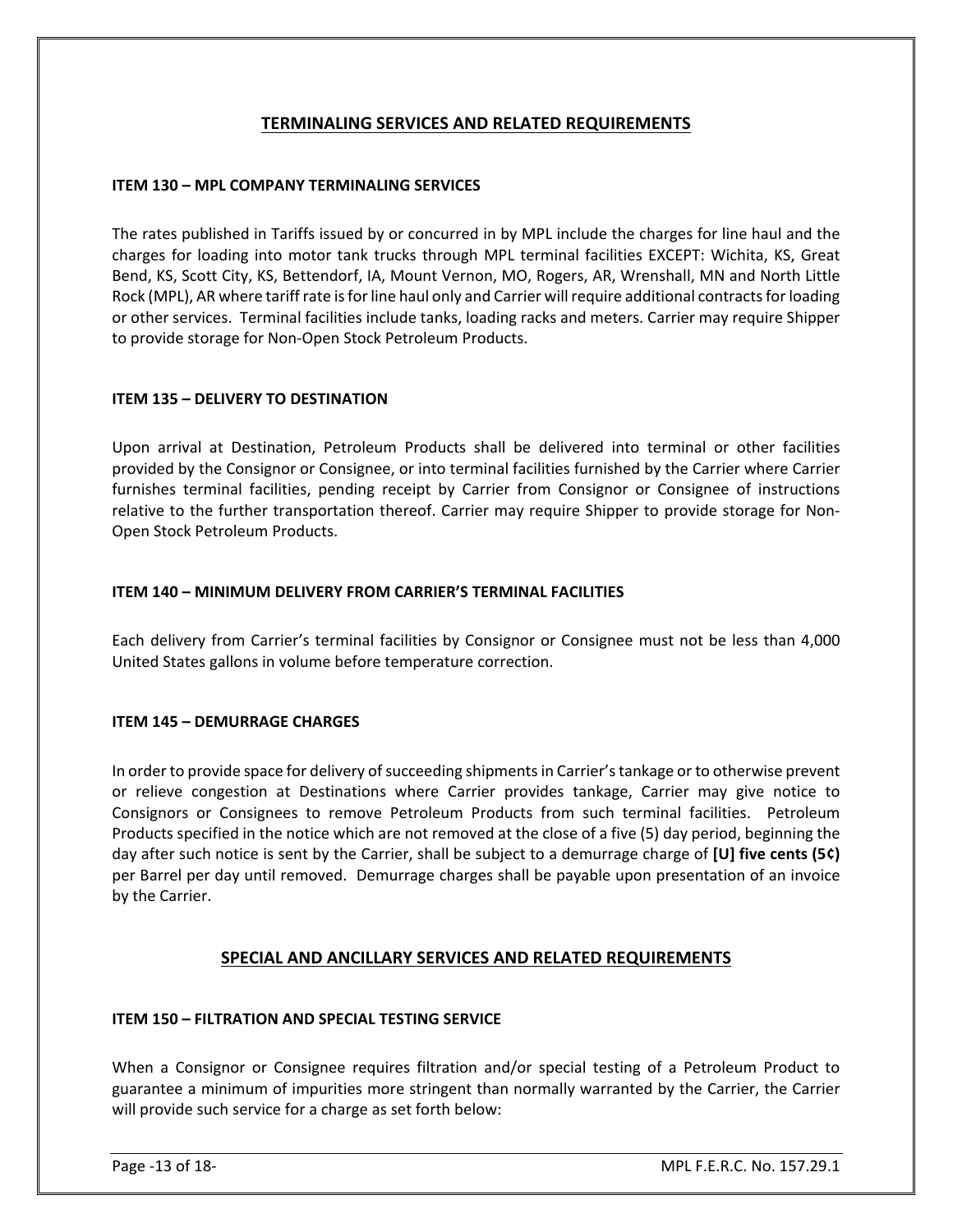#### **Commercial Jet Fuel Filtration**

Removal of particular matter, free water and surfactants **[U] 5.91** ¢/BBL

#### **ITEM 155 – SPECIAL HANDLING SERVICES**

Petroleum Products which require special handling in MPL's pipelines or terminals because of special properties and/or specifications or because demand is insufficient may, if economically feasible and otherwise practical, be handled for an additional charge as set forth below:

#### **Premium Unleaded Gasoline**

Transported and Handled via MPL Terminals NOT noted with a ‡ ……………… **[U] 11.85** ¢/BBL

#### **Premium Unleaded Gasoline**

Transported and Handled via Terminals noted with a ‡ ………………………………… **[U] 7.90** ¢/BBL

#### **ITEM 160 – HIGH RVP UNLEADED GASOLINE**

#### **High RVP Unleaded Gasoline Shipments (JANUARY 1 THROUGH APRIL 30)**

From January 1 through April 30, MPL will transport unleaded gasoline having a Reid Vapor Pressure (RVP) which exceeds Carrier's normal Reid Vapor Pressure specifications, but which does not exceed ASTM D4814 Volatility Classifications at the time of shipment for **[U] 19.67** cents per barrel in addition to the published transportation rate.

Shipments will be scheduled only when MPL has determined that the volume, specifications and routing of the various shipments will not impair its ability to comply with all Federal, State and Local regulations regarding the Reid Vapor Pressure of deliveries from Carrier's Facilities. Scheduling of high RVP shipments will be performed in a manner so as to avoid unjust discrimination or undue preference among Shippers.

#### **High RVP Unleaded Gasoline Withdrawal (MAY 1 THROUGH SEPTEMBER 15)**

Shippers must withdraw all high RVP gasoline (gasoline whose RVP is above the May 1 MPL delivery specifications found at [www.magellanlp.com/WhatWeDo/ProductSpecs.aspx](http://www.magellanlp.com/WhatWeDo/ProductSpecs.asp)) from Carrier's inventory prior to May 1. All inventory transactions will be recorded on a First-In First-Out (FIFO) basis. Shippers with high RVP inventory in Carrier's system beyond May 1 can be charged **[U] 132.97** per barrel per month. After May 1, Shippers will not be allowed to withdraw any high RVP gasoline inventories in Carrier's system until September 15.

#### **ITEM 165 – STORAGE IN TRANSIT (SIT)**

When requested in writing at the time of offering for shipment, tenders of Petroleum Products may be stored in transit under conditions and for periods described herein.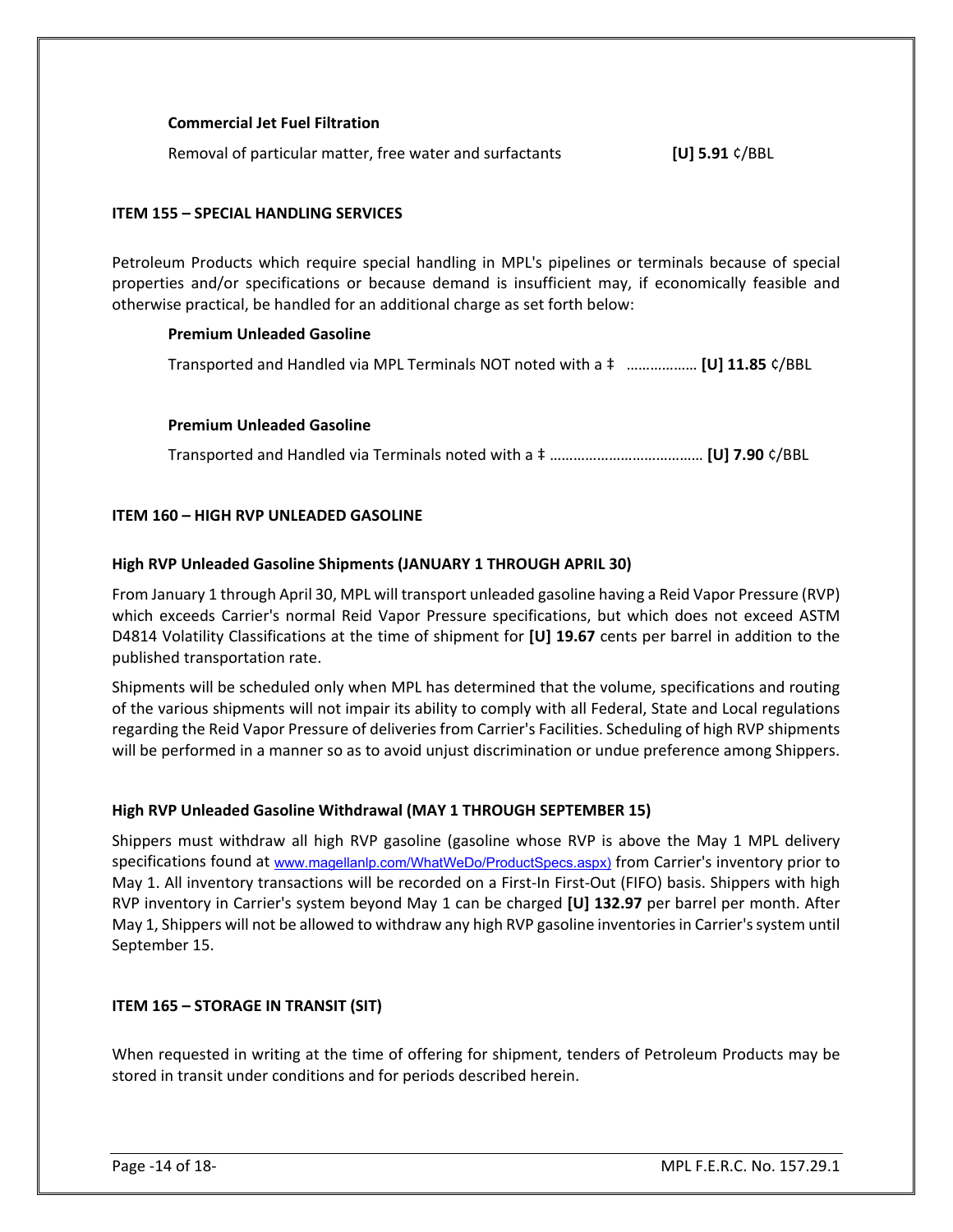Under provisions of this Item, Shippers or Consignees may provide their own storage facilities. Shippers or Consignees who do so are required to obtain connection, design and operational approval of the facilities from MPL prior to tendering shipment and to pay all reasonable costs for connection to the pipeline. Shippers and Consignees will be required to provide MPL with any operational information about the storage, as requested by the Carrier, such as working capacity, service, etc.

When Shippers or Consignee provide such storage facilities, they shall cause accurate records to be kept showing the transit barrelage on hand. At no time shall the transit barrelage on hand be allowed to exceed the working capacity of such storage facility. MPL shall have access to these transit records at all reasonable times. If requested by MPL, the Shipper or Consignee shall certify under oath as to the accuracy of such records. Volumes reshipped shall never exceed the transit barrelage so identified.

When Shippers or Consignees request Petroleum Product to be delivered to their own storage facilities to be utilized as storage in-transit, the initial transportation charge to be collected shall be the rate per Barrel from the Origin of the Petroleum Product to the Destination or the nearest Destination at which the storage facility is located. If no rate is named from the Origin to the storage location, then the initial charge shall be the rate per Barrel from the Origin of the Petroleum Product to the first MPL Destination situated beyond. If the Petroleum Product is reshipped, MPL shall collect transportation charges based on the difference between the tariff rate paid to the storage-in-transit Destination and the tariff rate applicable from the initial Origin to the final Destination in effect on the date of reshipment.

When Shippers or Consignees provide their own storage facilities, and utilize this storage in transit provision, a **[U] ten cents (10¢)** per barrel in-transit fee will be charged.

It being impracticable to maintain the identity of Petroleum Products stopped in transit, substitution of barrelage, but not one kind of Petroleum Products for another, shall be permitted.

Petroleum Product offered for reshipment under this item will be governed by all applicable rules and regulations contained in this Tariff, including but not limited to, Item 25 – Product Acceptance Specifications, Item 40 – Testing and Measuring, Item 45 – Scheduling of Shipments, Item 95 – Minimum Shipment and Item 50 – Proration of Pipeline Capacity. Petroleum Product offered for reshipment under this item shall be accepted for shipment at such times as it shall not interfere or delay shipments from points of Origin(s) to deliveries to Carrier's Destinations. Furthermore, during any prorationing of Carrier's system, the reshipment of the storage in-transit barrels will be subordinate to all other shipments nominated for the month. This Item 165 is not intended to and does not create any type of Origin on Carrier's pipeline system.

#### **ITEM 170 – CHARGES FOR SPILL COMPENSATION ACTS AND REGULATIONS**

In addition to the transportation charges and all other charges accruing on Petroleum Products accepted for transportation, a per Barrel charge will be assessed and collected in the amount of any tax, fee, or other charge levied against the Carrier in connection with such Petroleum Products pursuant to any Federal, State, or Local act or regulation which levies a tax, fee, or other charge on the receipt, delivery, transfer, or transportation of such Petroleum Products within their jurisdiction for the purpose of creating a fund for the prevention, containment, clean up, and/or removal of spills and/or reimbursement of persons sustaining such costs or losses there from.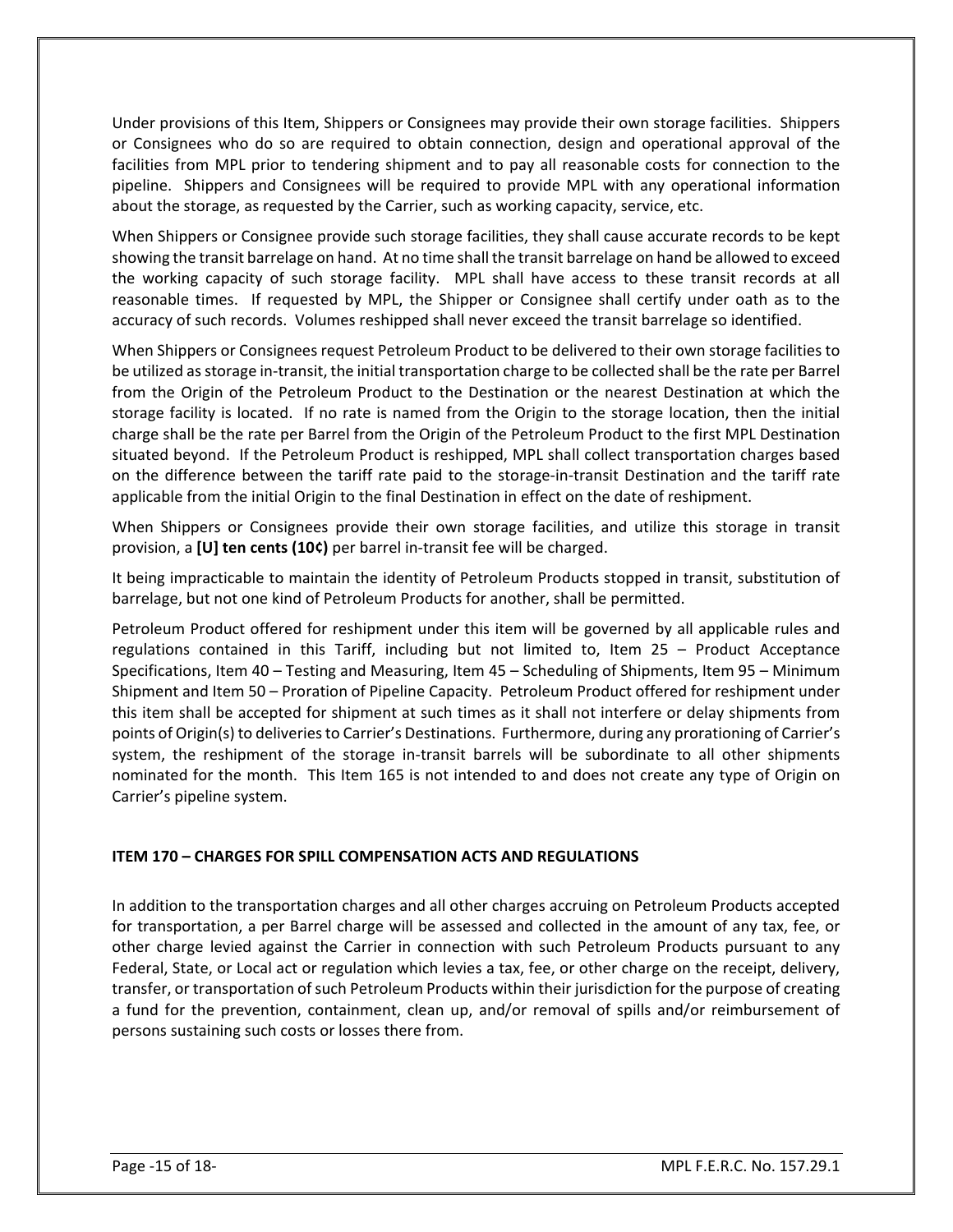#### **ITEM 175 – COMMUNICATION FACILITIES**

Shippers may use the Message Facility of Carrier's "ATLAS" system to conduct pipeline business only. All messages are subject to audit. Use of the Carrier's "ATLAS" system for any purpose other than to conduct pipeline business will cause Shipper's privilege of use to be suspended for twelve (12) months. Carrier will not be liable for non-delivery of messages or for errors or delays in transmission or interruption of such service.

#### **LIABILITY AND CLAIM SETTLEMENT**

#### **ITEM 180 – DUTY OF CARRIER**

#### **Quantity**

The Carrier shall transport and deliver into terminal facilities at the applicable Destination(s), with reasonable diligence, a quantity of Petroleum Product equal in volume to the quantity of Petroleum Product accepted for transportation, less the appropriate tender deduction, transmix allocation and any other volume reduction provided or referenced in this tariff. In the event of non-delivery due to interface cuts or other operating losses in excess of the tender deduction, the Carrier shall have the right to satisfy any claim by product replacement or cash payment.

#### **Quality**

Carrier shall have no duty to deliver Petroleum Product other than in conformance with state and federal governmental requirements for such Petroleum Product that apply to deliveries at the applicable Destination, except as otherwise noted in the specifications that apply to deliveries at such Destination as established by Carrier and set forth at the public website [www.magellanlp.com/WhatWeDo/](http://www.magellanlp.com/WhatWeDo/%20ProductSpecs.aspx)  [ProductSpecs.aspx.](http://www.magellanlp.com/WhatWeDo/%20ProductSpecs.aspx)

#### **ITEM 185 – LIABILITY OF CARRIER**

The Carrier shall not be liable for any delay in transportation or terminaling services or loss of Petroleum Products caused by acts of God; storm, flood, extreme weather, fire, explosion; war, invasion, hostilities, rebellion, terrorism, insurrections, riots; strikes, picketing or other labor stoppages, whether of Carrier's employees or otherwise; electrical or electronic failure or malfunction; communications failure or malfunction; computer hardware and/or software failure, malfunction; breakage or accident to machinery or equipment; proration; temporary restraining orders, injunctions or compliance orders issued by courts or governmental agencies; seizure or destruction under quarantine or customs regulations, or confiscation by order of any government or public authority, or risks of contraband or illegal transportation or trade; or any cause not due to fault or negligence of Carrier. In the event of such loss, each owner shall bear the loss in the same proportion as its share of the total quantity of the kind of product involved in the loss in the custody of the Carrier at the time of such loss. Each Shipper or Consignee shall be entitled to receive only so much of its share remaining after its due proportion of the loss is deducted. The Carrier shall compute the quantities of loss and shall prepare and submit a statement to the Shippers or Consignees showing the apportionment of the loss among the Shippers or Consignees involved.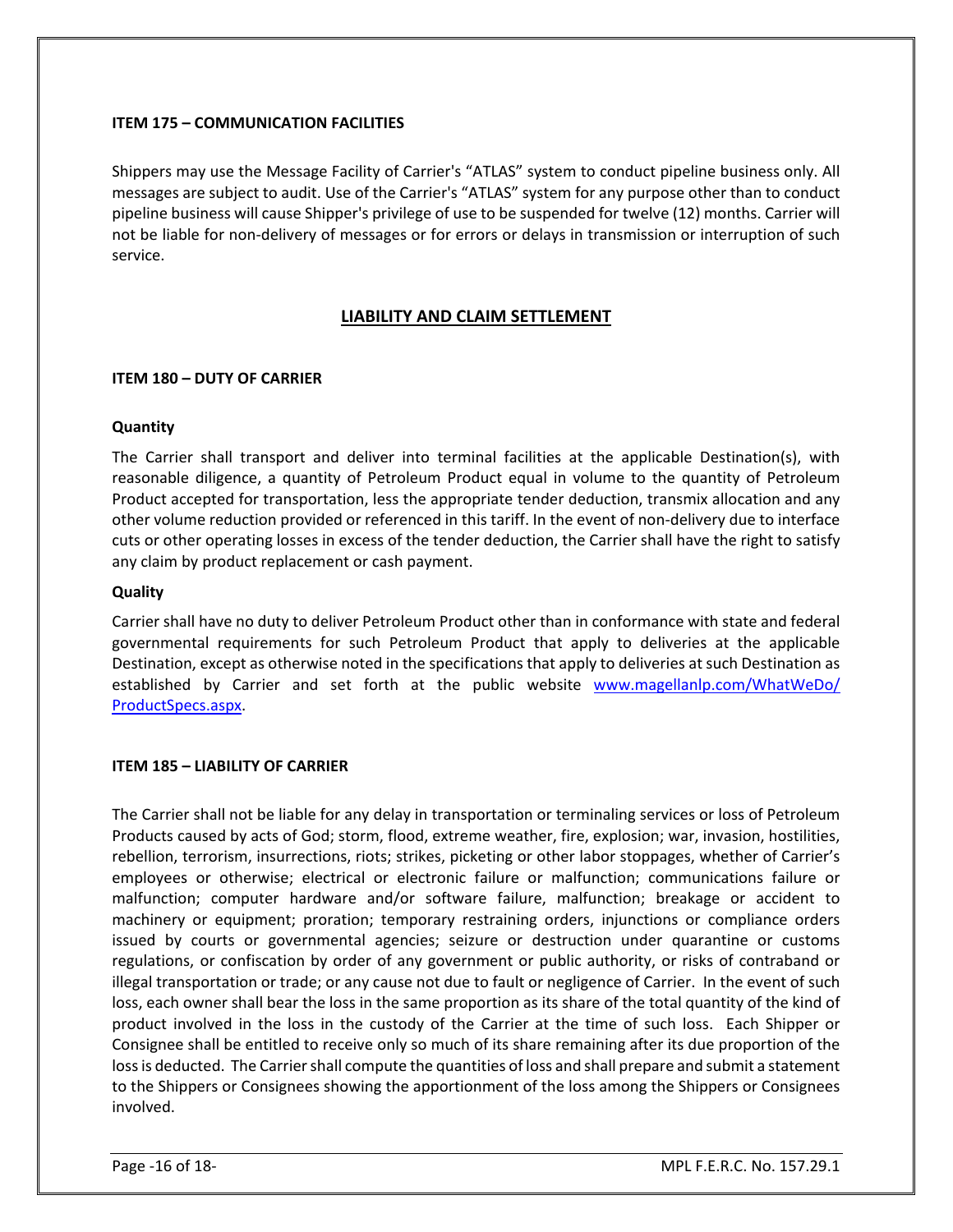Carrier will transport and deliver Petroleum Products with reasonable diligence and dispatch, but will not be liable for delays in transportation of Petroleum Products to a particular market.

The Carrier shall not be liable for discoloration, contamination or deterioration of Petroleum Products transported unless such discoloration, contamination or deterioration results from the negligence of the Carrier. In the event of such damage, each Shipper's or Consignee's share of the damaged Petroleum Product shall be in the same proportion as its share of the total quantity of shipments involved and each such Shipper or Consignee shall be allocated only its proportionate share of damaged Petroleum Product.

Inventory Owner shall protect, indemnify, defend and hold Carrier, its parent and affiliates harmless from and against all claims, losses, suits, liabilities, fines, penalties, damages and expenses (including reasonable attorneys' fees and expenses) of any kind or character arising from or related to (1) negligent or willful acts or omissions on the part of Inventory Owner, its employees, agents or contractors (including, but not limited to, any contractors transporting products(s) to or from any location on Carrier's system), or (2) liability arising from the chemical characteristics of product(s), except to the extent such liability arises from Carrier's negligence.

Product(s) in this Item refers to any individual product, as defined in this Tariff (in Item 20 – Petroleum Products Defined), or any combination thereof, whether achieved via in-line (automated) or splash (manual) blending.

In no event shall Carrier be liable to any Shipper or Inventory Owner for any losses, liabilities or damages, including special, punitive, exemplary, consequential, incidental or indirect losses or damages howsoever caused, (including but not limited to loss of revenue, loss of profits or present or future opportunities) whether or not foreseeable, and irrespective of the theory or cause of action upon which such damages might be based, except for such actual losses or damages sustained as a result of, and to the extent of, Carrier's negligence.

#### **ITEM 190 – CLAIMS: TIME FOR FILING**

Notice of any claim for loss, damage or liability for or in connection with Petroleum Products ("Claim", whether one or more) must be made in writing to the Carrier within nine (9) months after delivery of the Petroleum Products at the applicable Destination(s), or, in the case of a failure of Carrier to so deliver, then within nine (9) months after a reasonable time for delivery has elapsed. Failure to give such notice of any Claim shall be deemed to be a waiver and release of such Claim and of all rights to assert such Claim, and Carrier shall have no liability or obligation with respect thereto.

Suit against Carrier for any Claim must be instituted within two (2) years and one (1) day from the day when notice in writing is given by Carrier to the claimant that the Carrier has disallowed all or any part of such Claim. Any Claim for which suit has not been instituted in accordance with the foregoing provisions shall be deemed to have been waived, relinquished and released, and Carrier shall have no liability or obligation with respect thereto.